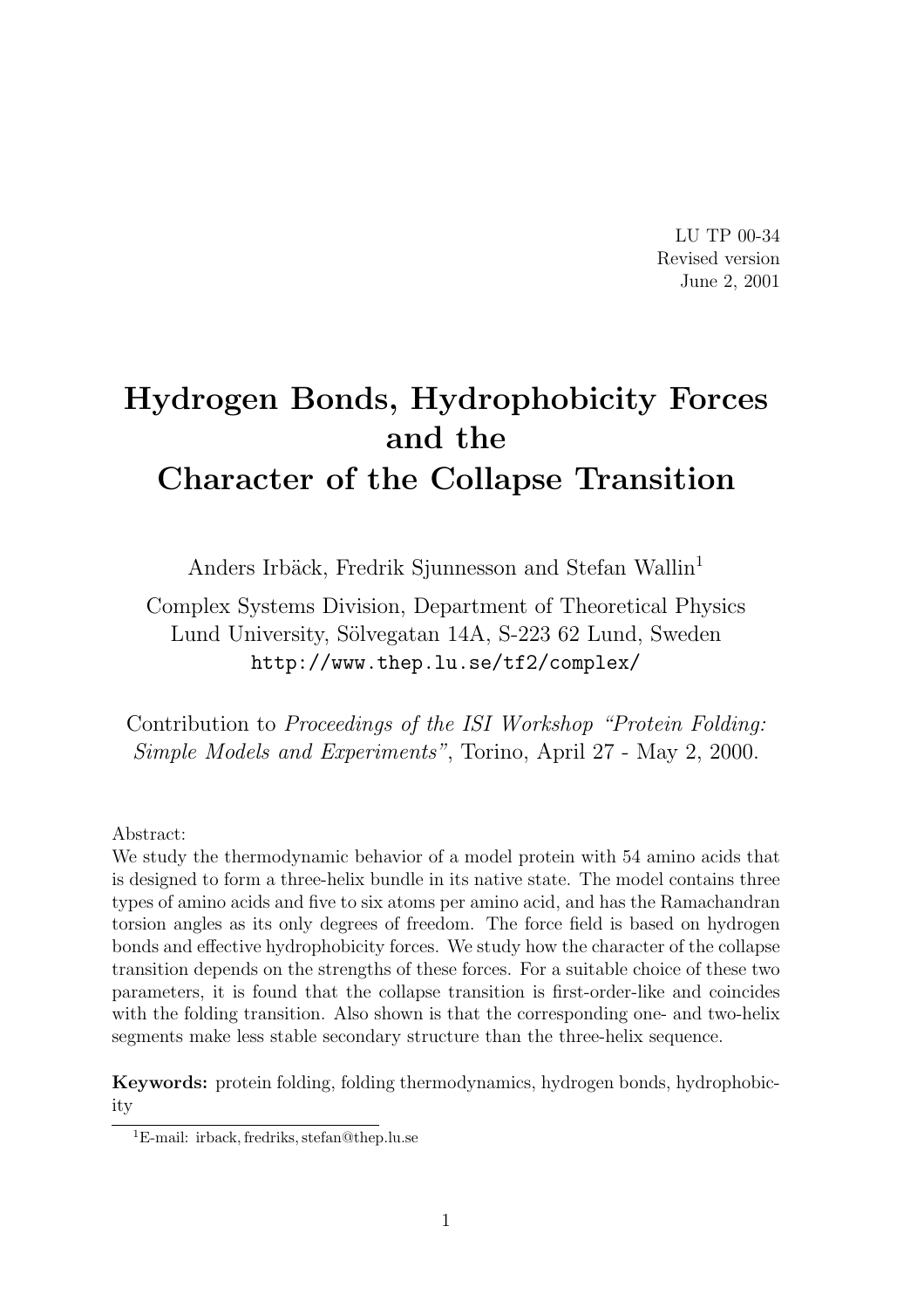## 1 Introduction

The study of the formation of the native structures of proteins is hampered by computational limitations and uncertainties about the relevant forces, which makes model building a delicate and highly relevant task. Most current models use one or both of two quite drastic approximations, the lattice and  $G\bar{o}$  [1] approximations, where the latter amounts to ignoring interactions that do not favor the desired structure. Models of these types have provided valuable insights into the physical principles of protein folding [2–6], but have their obvious limitations.

Besides being computationally convenient, lattice models have the important advantage that it is known what is needed in order for stable and fast-folding chains to exist; it can be achieved by using a simple contact potential. For off-lattice models this is largely unknown, although one thing that seems clear is that it is not enough to simply use a potential analogous to the contact potential [7–9]. Because of this uncertainty, and because of evidence that the native structure in itself is a major determinant of folding kinetics [10], many off-lattice studies have been based on Gō-type potentials.

In this paper, we take a different approach, by discussing an off-lattice model, proposed in  $[11]$ , that does not use the G $\bar{o}$  approximation. In this model, the formation of a native structure is driven by hydrogen bonding and effective hydrophobicity forces. The model has three types of amino acids and the Ramachandran angles  $\phi_i$ and  $\psi_i$  [12] as its degrees of freedom. Each amino acid is represented by five or six atoms.

Using this model, we study a three-helix-bundle protein with 54 amino acids, which represents a truncated and simplified version of the four-helix-bundle protein de novo designed by Regan and Degrado [13]. To study size dependence, we also look at the behavior of the corresponding one- and two-helix segments. The thermodynamic properties of these different chains are explored by using the method of simulated tempering [14–16].

Two key parameters of this model are the respective strengths  $\epsilon_{hb}$  and  $\epsilon_{AA}$  of the hydrogen bonds and hydrophobicity forces. For a suitable choice of these parameters, to be denoted by  $(\tilde{\epsilon}_{hb},\tilde{\epsilon}_{AA})$ , the three-helix sequence is found to have the following properties [11]:

• It does form a stable three-helix bundle (except for a twofold topological de-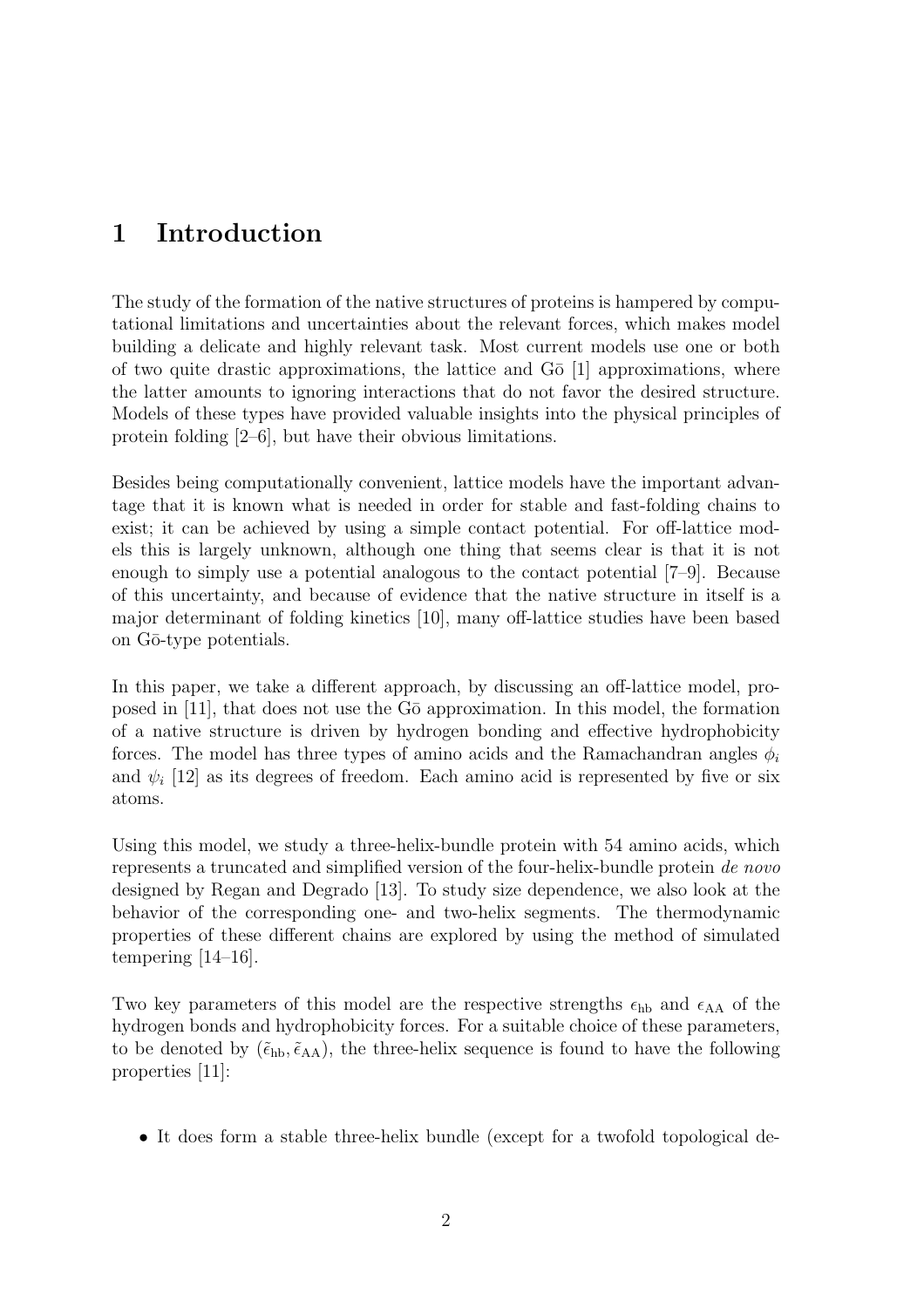

Figure 1: Schematic figure showing the representation of one amino acid.

generacy).

- It undergoes a first-order-like folding transition, from an expanded state to the native three-helix-bundle state.
- It forms more stable secondary structure than the one- and two-helix segments.

Qualitatively similar results have been obtained previously for  $C_{\alpha}$  [6,17–20] and allatom  $[21]$  off-lattice chains, but, as far as we know, only with G $\bar{o}$ -type potentials.

The paper is organized as follows. In Section 2, we give a brief description of the model. Our results are presented in Section 3. Here, we first summarize the results obtained in [11] for  $(\epsilon_{hb}, \epsilon_{AA}) = (\tilde{\epsilon}_{hb}, \tilde{\epsilon}_{AA})$ . We then discuss how the character of collapse transition depends on the relative strength of  $\epsilon_{hb}$  and  $\epsilon_{AA}$ , by studying the behavior for  $(\epsilon_{hb}, \epsilon_{AA}) = (\tilde{\epsilon}_{hb} - \kappa, \tilde{\epsilon}_{AA} + \kappa)$  for different  $\kappa$ . We end with a brief summary in Section 4.

## 2 The Model

The model we study is a reduced off-lattice model. Figure 1 illustrates the representation of one amino acid. The side chain is represented by a single atom,  $C_\beta$ , which can be either hydrophobic, polar or absent. This gives us three types of amino acids: A with hydrophobic  $C_\beta$ , B with polar  $C_\beta$ , and G (glycine) without  $C_\beta$ .

The H, O and  $C_\beta$  atoms are all attached to the backbone in a rigid way. Furthermore, in the backbone, all bond lengths, bond angles and peptide torsion angles (180◦ )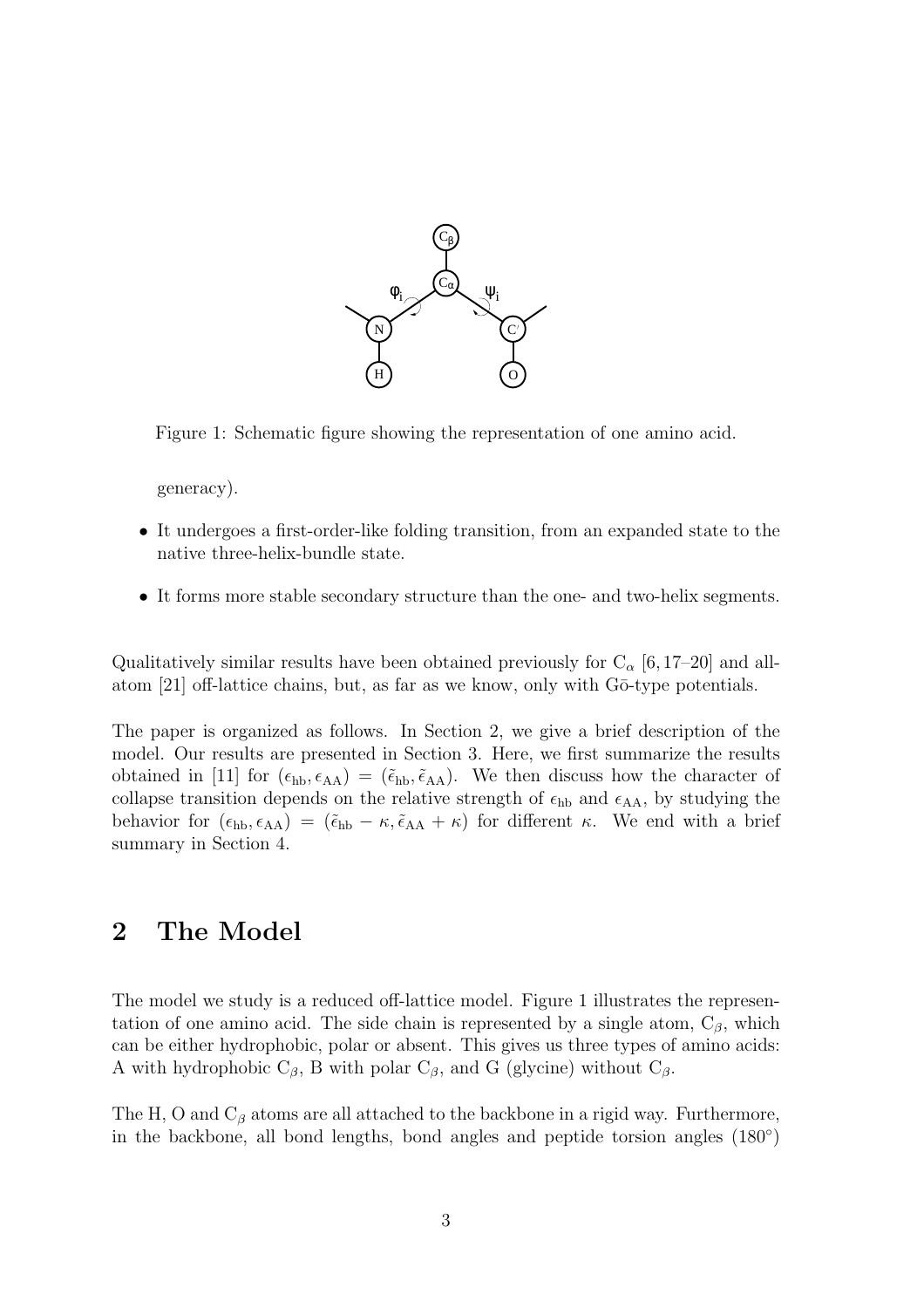are held fixed. This leaves us with two degrees of freedom per amino acid, the Ramachandran torsion angles  $\phi_i$  and  $\psi_i$  (see Figure 1).

Our energy function

$$
E = Eloc + Esa + Ehb + EAA
$$
 (1)

is composed of four terms. The local potential  $E_{\text{loc}}$  has a standard form with threefold symmetry,

$$
E_{\text{loc}} = \frac{\epsilon_{\phi}}{2} \sum_{i} (1 + \cos 3\phi_i) + \frac{\epsilon_{\psi}}{2} \sum_{i} (1 + \cos 3\psi_i). \tag{2}
$$

The self-avoidance term  $E_{sa}$  is given by a hard-sphere potential of the form

$$
E_{\rm sa} = \epsilon_{\rm sa} \sum_{i < j} \left(\frac{\sigma_{ij}}{r_{ij}}\right)^{12},\tag{3}
$$

where the sum runs over all possible atom pairs except those consisting of two hydrophobic  $C_{\beta}$ . The hydrogen-bond term  $E_{\rm hb}$  is given by

$$
E_{\rm hb} = \epsilon_{\rm hb} \sum_{ij} u(r_{ij}) v(\alpha_{ij}, \beta_{ij}), \qquad (4)
$$

where

$$
u(r_{ij}) = 5\left(\frac{\sigma_{\text{hb}}}{r_{ij}}\right)^{12} - 6\left(\frac{\sigma_{\text{hb}}}{r_{ij}}\right)^{10} \tag{5}
$$

$$
v(\alpha_{ij}, \beta_{ij}) = \begin{cases} \cos^2 \alpha_{ij} \cos^2 \beta_{ij} & \alpha_{ij}, \beta_{ij} > 90^\circ\\ 0 & \text{otherwise} \end{cases}
$$
(6)

Here, i and j represent H and O atoms, respectively, and  $r_{ij}$  denotes the HO distance,  $\alpha_{ij}$  the NHO angle, and  $\beta_{ij}$  the HOC' angle. The last term in Equation 1 is the hydrophobicity energy  $E_{AA}$ , which has the form

$$
E_{\rm AA} = \epsilon_{\rm AA} \sum_{i < j} \left[ \left( \frac{\sigma_{\rm AA}}{r_{ij}} \right)^{12} - 2 \left( \frac{\sigma_{\rm AA}}{r_{ij}} \right)^6 \right],\tag{7}
$$

where both *i* and *j* represent hydrophobic  $C_\beta$ . To speed up the simulations, a cutoff radius  $r_c$  is used,<sup>2</sup> which is 4.5Å for  $E_{\text{sa}}$  and  $E_{\text{hb}}$ , and 8Å for  $E_{\text{AA}}$ .

The parameters of the energy function were determined empirically based on the shape of the Ramachandran  $\phi_i, \psi_i$  distribution and on the overall thermodynamic behavior of the three-helix-bundle protein. A complete list of energy and geometry

<sup>&</sup>lt;sup>2</sup>The cutoff procedure is  $f(r) \mapsto \tilde{f}(r)$  where  $\tilde{f}(r) = f(r) - f(r_c) - (r - r_c)f'(r_c)$  if  $r < r_c$  and  $ilde{f}(r) = 0$  otherwise.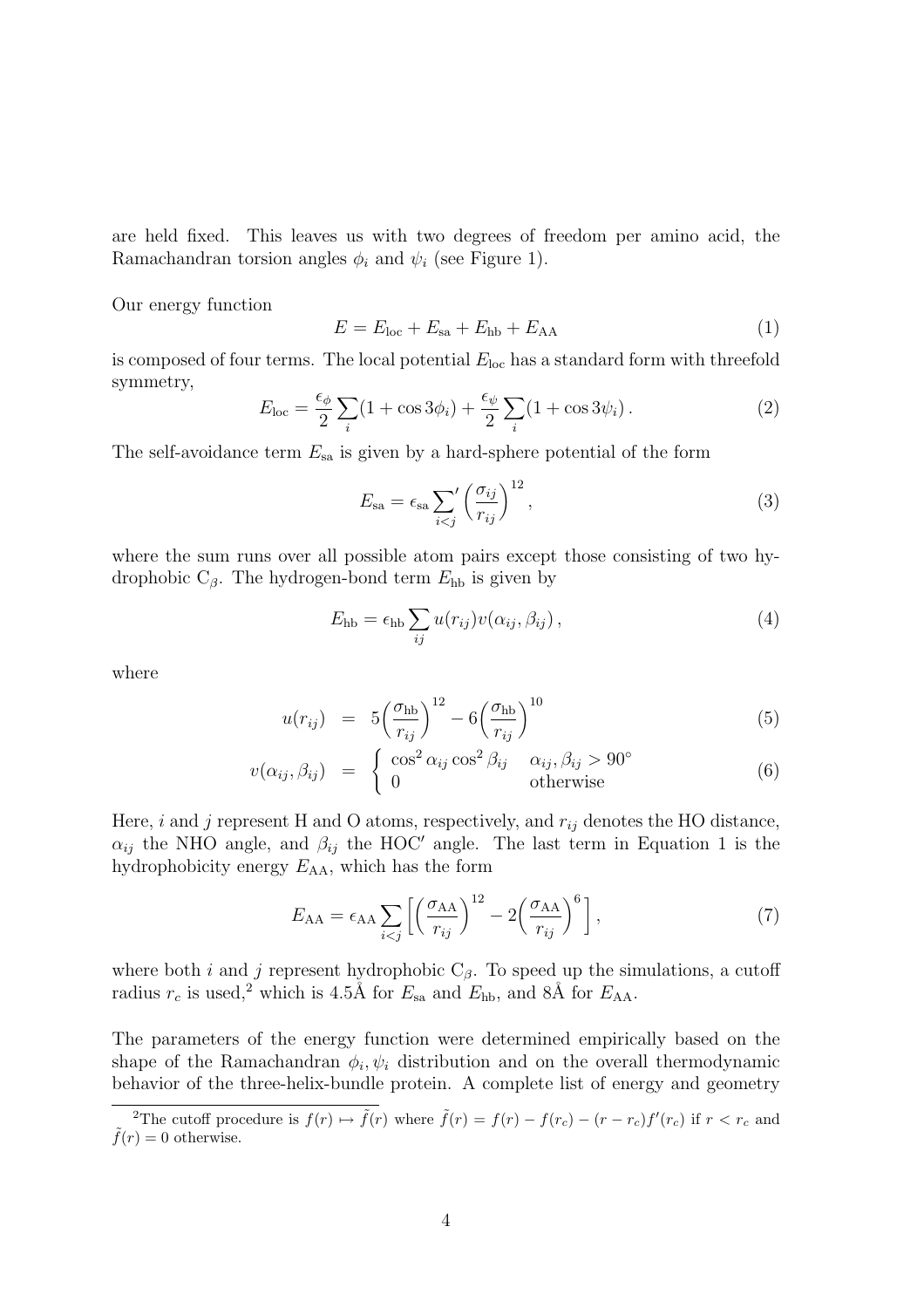

Figure 2:  $\phi_i, \psi_i$  scatter plots for non-glycine and glycine, as obtained by simulations of the chains GXG for X=A/B and X=G, respectively, at  $kT = 0.625$  (shown is  $\phi_i, \psi_i$ ) for X).

| 1H: BBABBAABBABBAABB   |
|------------------------|
| $2H: 1H-GGG-1H$        |
| $3H:$ 1H-GGG-1H-GGG-1H |

Table 1: The sequences studied.

parameters can be found in [11]. In Figure 2, we show the final  $\phi_i, \psi_i$  distributions for non-glycine (A and B) and glycine.

As mentioned in the introduction, we study the model for different  $(\epsilon_{hb}, \epsilon_{AA})$ . For  $(\epsilon_{hb}, \epsilon_{AA}) = (\tilde{\epsilon}_{hb}, \tilde{\epsilon}_{AA}) = (2.8, 2.2)$  (dimensionless units), it turns out that

$$
\tilde{\epsilon}_{\rm hb}/kT_{\rm f} \approx 4.3 \qquad \tilde{\epsilon}_{\rm AA}/kT_{\rm f} \approx 3.4 \,, \tag{8}
$$

where  $T_f$  denotes the folding temperature of the three-helix-bundle protein (see below).

The three sequences studied are listed in Table 1. They contain 16, 35 and 54 amino acids, respectively. The one-helix segment 1H consists of A and B amino acids that are distributed in such a way that this segment can form a helix with all hydrophobic amino acids on the same side. The three-helix sequence, 3H, consists of three such stretches of As and Bs plus two GGG segments.

There have been several earlier studies of similar-sized helical proteins using models at comparable levels of resolution [18, 22–27]. Among these studies, most similar to ours is that of Takada et al. [27]. These authors studied the same sequences, using a somewhat similar chain representation and a different, more elaborate force field.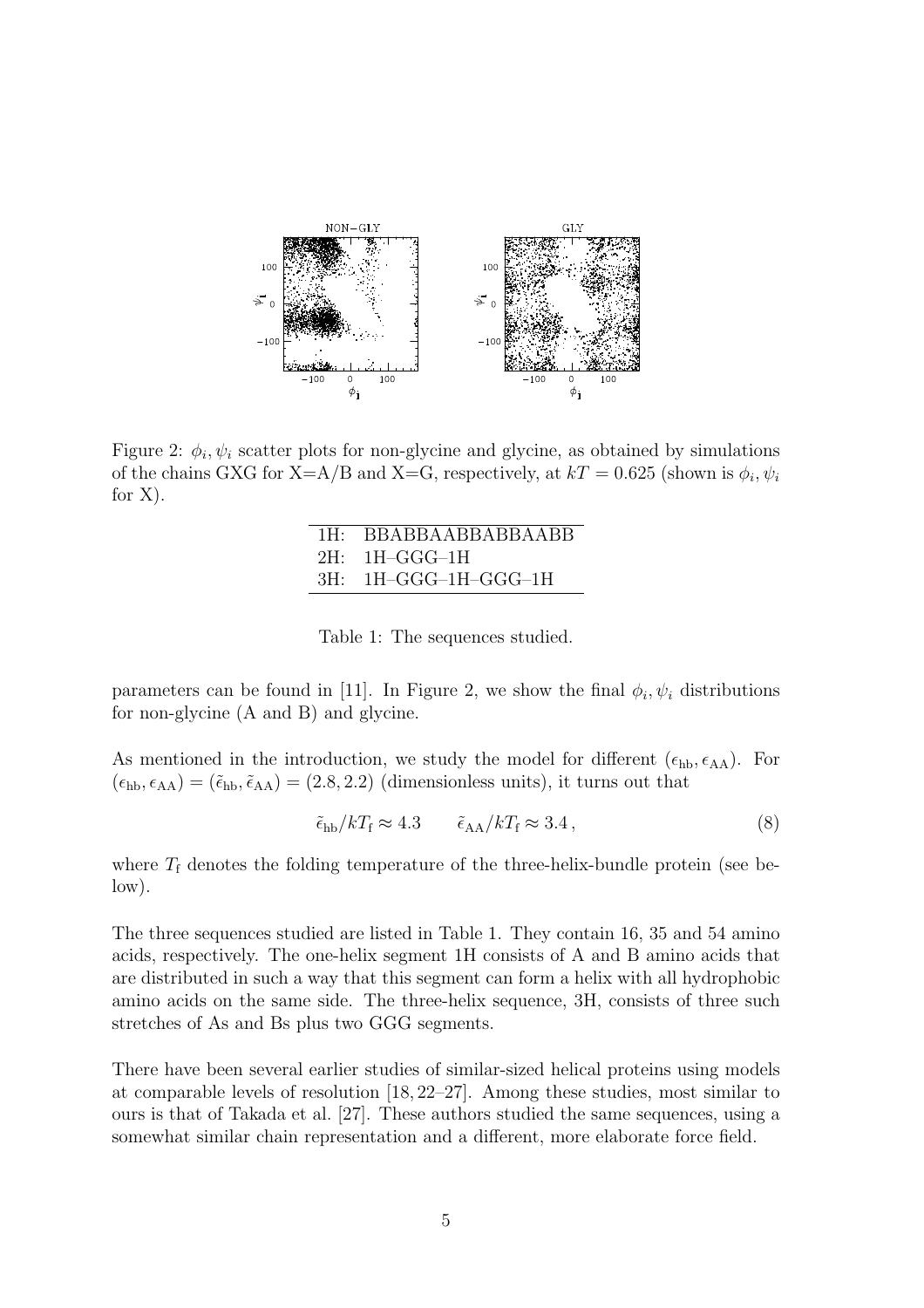

Figure 3: The specific heat  $C_{\rm v} = (\langle E^2 \rangle - \langle E \rangle^2)/NkT^2$  against temperature for the sequences 1H ( $\diamond$ ), 2H ( $\times$ ) and 3H (+) (see Table 1), for (a)  $\kappa = 0$  and (b)  $\kappa = 0.3$ (N denotes the number of amino acids). The full lines represent single-histogram extrapolations [28]. Dotted lines are drawn to guide the eye.

## 3 Results

Using simulated tempering, we study the thermodynamic behavior of the chains defined above for

$$
\epsilon_{\rm hb} = \tilde{\epsilon}_{\rm hb} - \kappa \qquad \epsilon_{\rm AA} = \tilde{\epsilon}_{\rm AA} + \kappa \tag{9}
$$

for different  $\kappa$ .

## 3.1 Balance between Hydrogen Bonds and Hydrophobicity Forces

We begin with a summary of the results obtained in [11] for  $\kappa = 0$ .

For this choice of  $(\epsilon_{hb}, \epsilon_{AA})$ , it turns out that the three-helix sequence exhibits an abrupt collapse transition, signaled by a sharp peak in the specific heat. This can be seen from Figures 3a and 4, which show the specific heat and radius of gyration, respectively, against temperature.

It is instructive to look at how the results depend on chain length near the transition. Two important observations are the following:

• The peak in the specific heat gets stronger with increasing chain length. The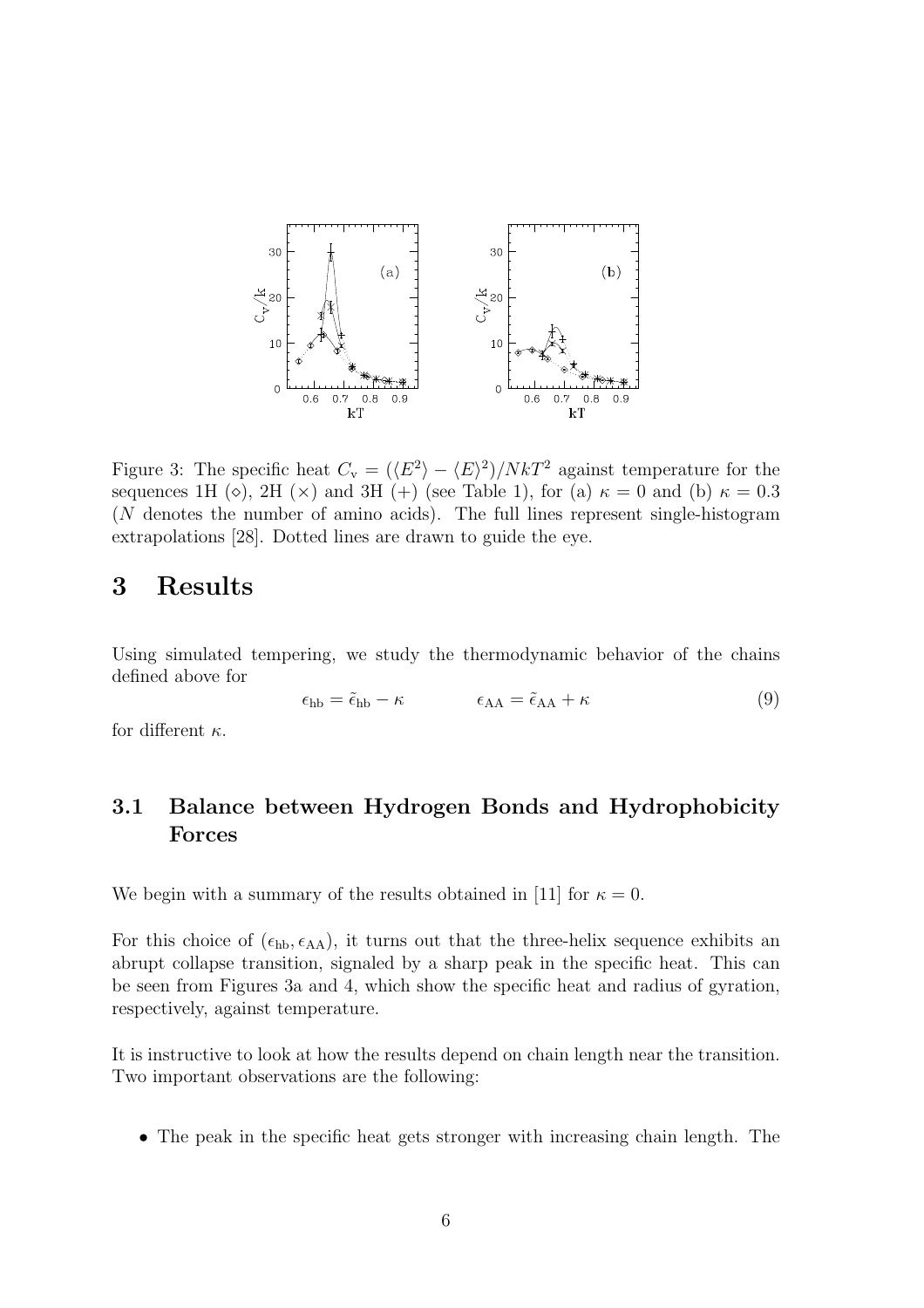

Figure 4: Radius of gyration (in  $\AA$ ) against temperature for the the three-helix sequence, for  $\kappa = 0$  ( $\diamond$ ) and  $\kappa = 0.3$  (+).



Figure 5: Hydrogen-bond energy per amino acid,  $E_{hb}/N$ , against temperature for the sequences 1H ( $\diamond$ ), 2H ( $\times$ ) and 3H (+) (see Table 1), for (a)  $\kappa = 0$  and (b)  $\kappa = 0.3$ .

increase in height is not inconsistent with a linear size dependence, which is what one would expect at a conventional first-order phase transition with a latent heat.

• The decrease in hydrogen-bond energy per amino acid,  $E_{hb}/N$ , with decreasing temperature gets more rapid with increasing chain length, as shown in Figure 5a. This implies that the three-helix protein makes more stable secondary structure than the one- and two-helix segments.

It turns out that the sequence 3H does form a three-helix bundle at low temperatures. This bundle can have two distinct topologies; if we let the first two helices form a U, then the third helix can be either in front of or behind that U. The model is, not unexpectedly, unable to discriminate between these two possibilities. To characterize low-temperature conformations, we therefore determined two representative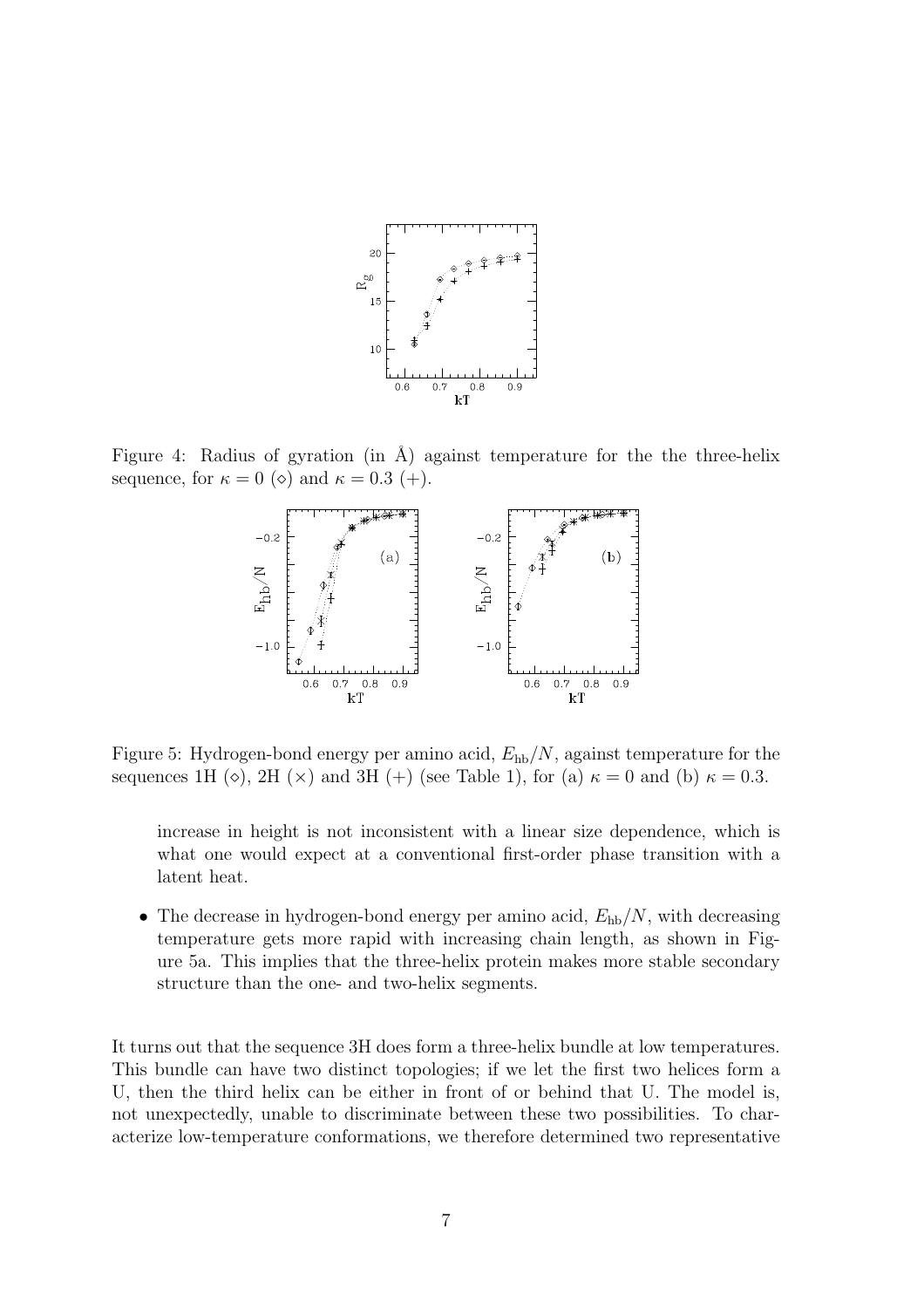

Figure 6: Representative low-temperature structures, FU and BU, respectively. Drawn with RasMol [29].



Figure 7: (a)  $Q_{\text{FU}}, Q_{\text{BU}}$  scatter plot (see Equation 10) at the collapse temperature. (b) Free-energy profile  $F(Q)$  at the same temperature.

structures, one for each topology, which, following [27], are referred to as FU and BU, respectively. These structures are shown in Figure 6. Given an arbitrary conformation, we then measure the root-mean-square deviations  $\delta_i$  (i = FU, BU) from these two structures (calculated over all backbone atoms). These deviations are converted into similarity parameters  $Q_i$  by using

$$
Q_i = \exp(-\delta_i^2 / 100 \text{\AA}^2). \tag{10}
$$

At high temperatures, both  $Q_i$  tend to be small. At low temperatures, the system spends most of its time close to one or the other of the structures FU and BU; either  $Q_{\text{FU}}$  or  $Q_{\text{BU}}$  is close to 1. Finally, at the collapse temperature, all three of these regions are populated, as can be seen from Figure 7a. In particular, this implies that folding and collapse occur at the same temperature.

In Figure 7b, we show the free-energy profile  $F(Q)$  at the folding temperature, where  $Q = \max(Q_{\text{FU}}, Q_{\text{BU}})$  is taken as a measure of "nativeness". The free energy has a relatively sharp minimum at  $Q \approx 0.9$ , corresponding to  $\delta = \min(\delta_{\text{FU}}, \delta_{\text{BU}}) \approx 3\text{\AA}$ . This is followed by a weak barrier around  $Q = 0.7$ , corresponding to  $\delta \approx 6\text{\AA}$ . Finally,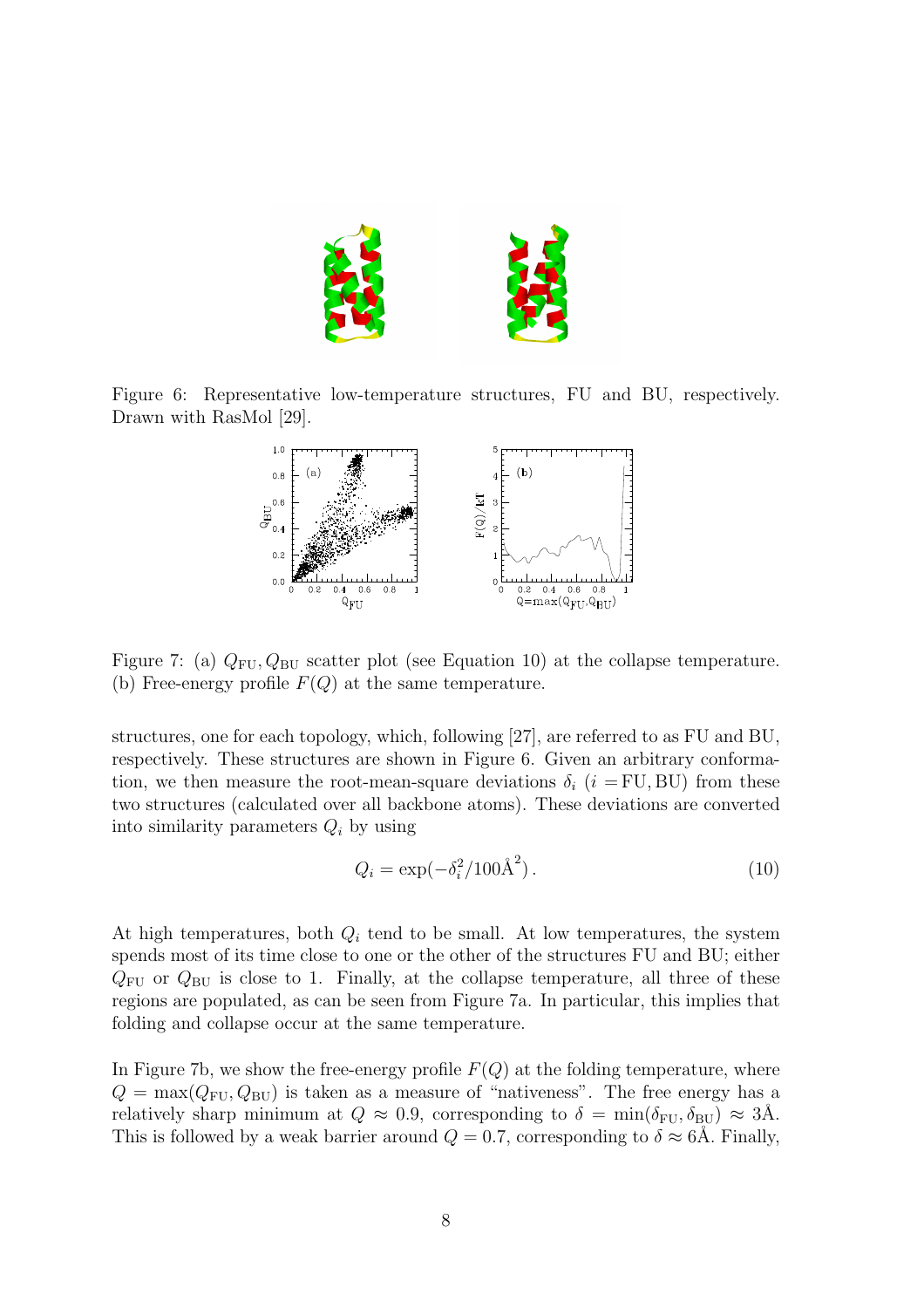there is a broad minimum at small Q, where  $Q = 0.2$  corresponds to  $\delta \approx 13\text{\AA}$ . In [11], it was shown that the low-Q minimum corresponds to expanded structures with a varying secondary-structure content.

In particular, these results show that the three-helix sequence exhibits a first-orderlike collapse transition that coincides with its folding transition. This is the behavior for  $\kappa = 0$  (see Equation 9). Next we discuss the character of the collapse transition for  $\kappa \neq 0$ , starting with positive  $\kappa$ .

#### 3.2 Dominant Hydrophobicity Forces

A positive  $\kappa$  means strong hydrophobicity forces and weak hydrogen bonds. For small positive  $\kappa$ , the collapse temperature remains approximately the same as for  $\kappa = 0$ . However, the transition gets weaker with increasing  $\kappa$ . This is illustrated in Figures 3b and 4, using data obtained for  $\kappa = 0.3$ .

In Figure 3b, we show the specific heat for  $\kappa = 0.3$ . Compared to the  $\kappa = 0$  results (see Figure 3a), we see that the peak in the specific heat is lower, and that the chainlength dependence is weaker. There is no sign that the chain collapse is first-order-like for  $\kappa = 0.3$ .

Consistent with the data for the specific heat, we see from Figure 4 that the radius of gyration changes more slowly with temperature for  $\kappa = 0.3$  than for  $\kappa = 0$ .

It is also interesting to look at the secondary-structure content. From Figure 5, it can be seen that the hydrogen-bond energy  $E_{\text{hb}}$  is considerably higher for  $\kappa = 0.3$ than for  $\kappa = 0$ . In particular, the results show that the secondary-structure content at the collapse temperature is lower for  $\kappa = 0.3$ .

For  $\kappa = 0.3$ , we furthermore find that the three-helix sequence does not show structural stability at temperatures immediately below the collapse transition (data not shown), so the folding temperature is different from and lower than the collapse temperature in this case. Between these two temperatures, the chain exists in a compact (molten globule) state without specific structure.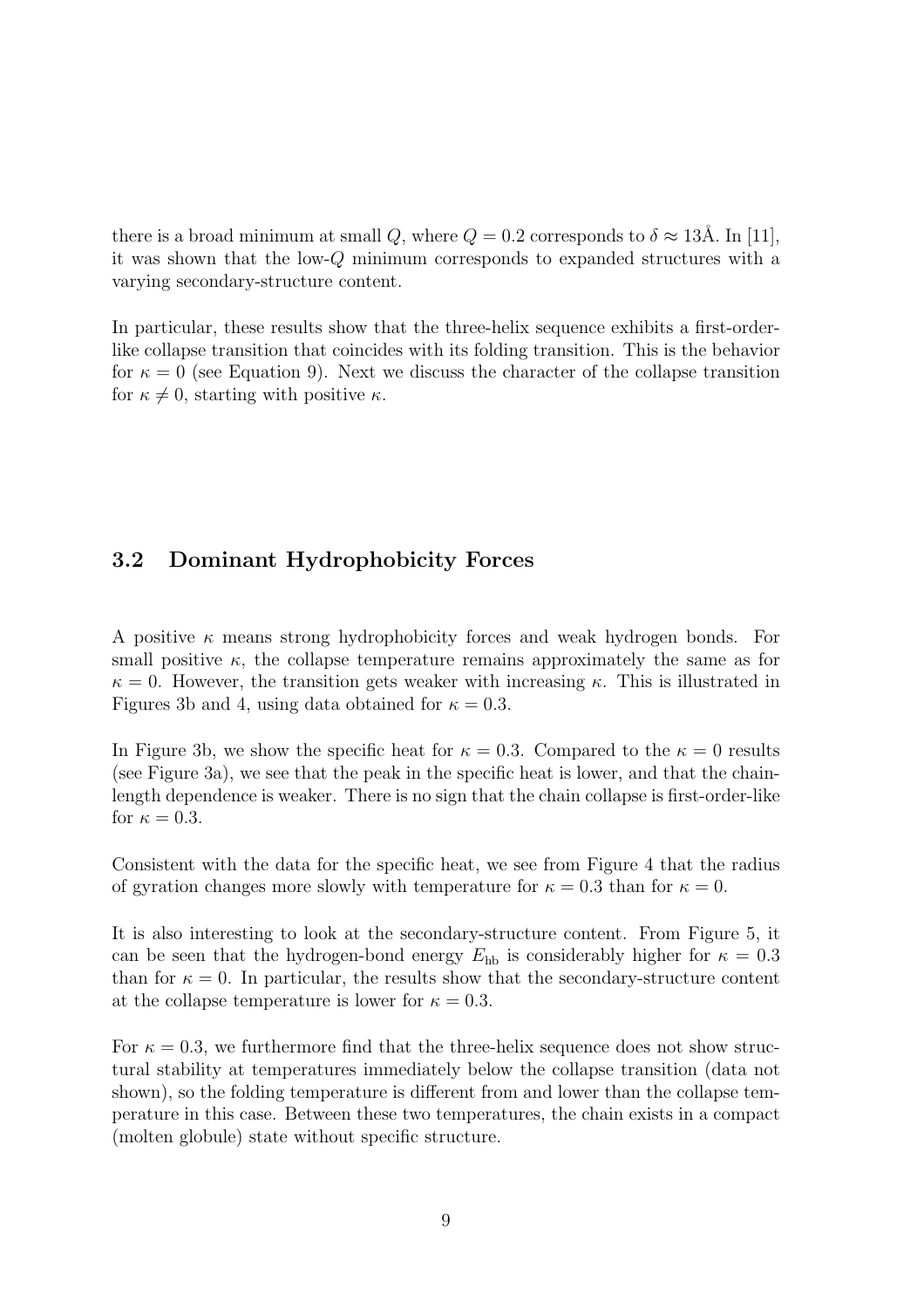

Figure 8: Three-helix-bundle (full line) and one-helix (dashed line) energies against  $\kappa$  (see the text).

#### 3.3 Dominant Hydrogen Bonds

We now turn to negative  $\kappa$ , meaning strong hydrogen bonds and weak hydrophobicity forces. It is clear that the three-helix sequence will form one long helix rather than a helical bundle if  $\kappa$  is made too large negative. To get an idea of when this happens, we compare the energies of an optimized three-helix-bundle conformation and an optimized rodlike conformation, for different  $\kappa$ . These conformations were generated as follows.

Starting at  $\kappa = 0$ , we quenched a large number of low-temperature Monte Carlo conformations to zero temperature, by using a conjugate-gradient method. The structure with the lowest energy found is the BU structure in Figure 6. This structure is taken as our three-helix-bundle conformation at  $\kappa = 0$ . Our rodlike  $\kappa = 0$  conformation was also obtained by a conjugate-gradient minimization, starting from a long "ideal" helix.

We then performed energy minimizations at successively lower  $\kappa$ , each time taking the optimized conformations from the previous  $\kappa$  as our two starting points. The two sets of energies obtained this way are shown as functions of  $\kappa$  in Figure 8. We see that the curves cross at  $\kappa \approx -0.15$ . Although there may well exist three-helixbundle energies that are somewhat lower than those in Figure 8, these results strongly suggest that the ground state turns into one long helix already at a relatively small negative  $\kappa$ .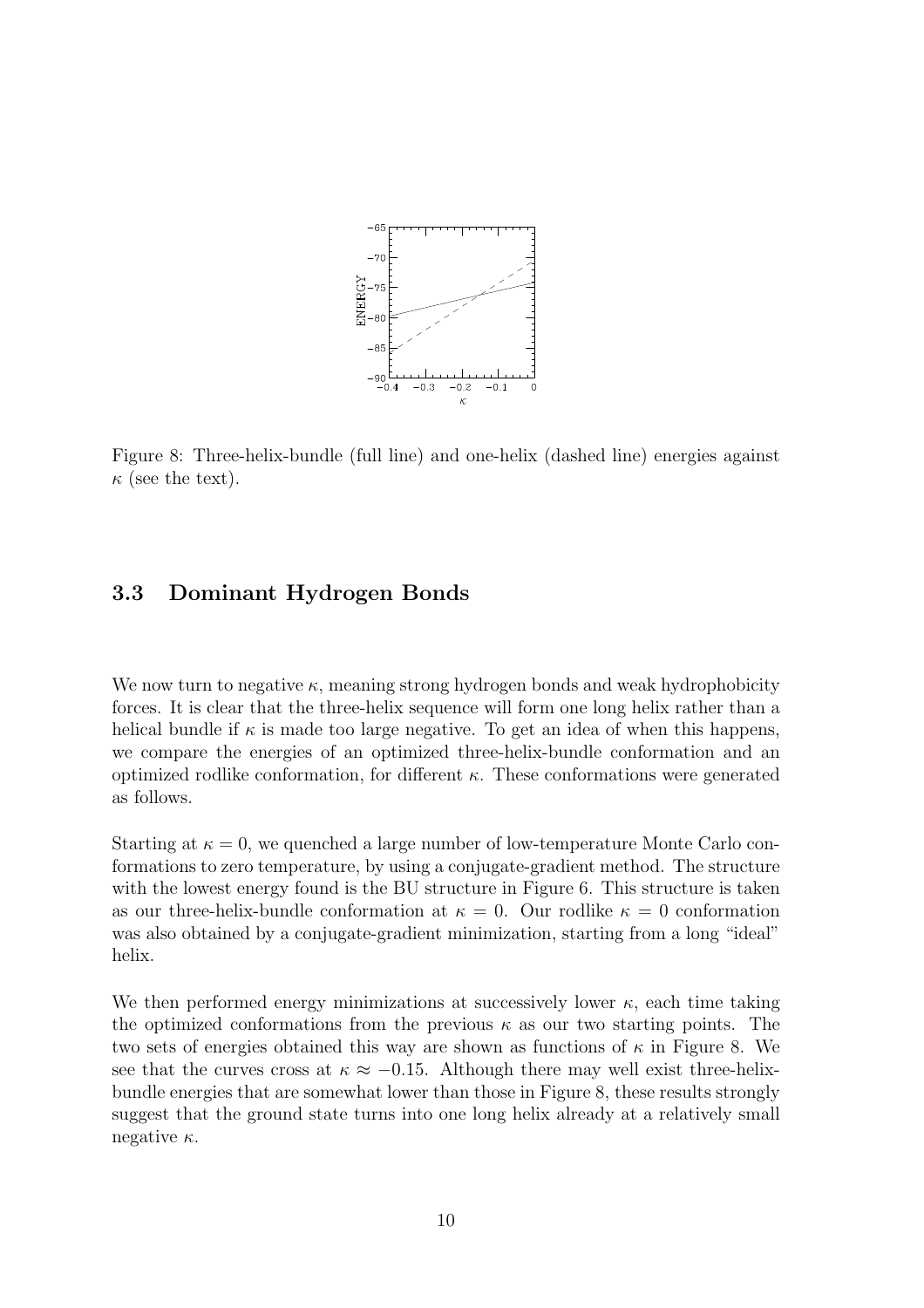## 4 Summary

The calculations discussed in this paper can be divided into two parts. First, we showed that the three-helix-bundle protein, for a suitable choice  $(\tilde{\epsilon}_{hb},\tilde{\epsilon}_{AA})$  of the parameters  $(\epsilon_{hb}, \epsilon_{AA})$ , indeed has the properties listed in the introduction. Let us stress that we find these properties without resorting to the G<sub>0</sub> approximation. This is important as many current models rely on this approximation  $[6, 17–21]$ , based on the view that the folding properties are strongly influenced by the native topology, whereas energetic frustration plays a less important role. The results presented in this paper are consistent with this view, but it is clear that further studies are needed in order to properly understand the consequences and applicability of the G $\bar{o}$ approximation.

In the second part, we presented results obtained for  $(\epsilon_{hb}, \epsilon_{AA}) = (\tilde{\epsilon}_{hb} - \kappa, \tilde{\epsilon}_{AA} + \kappa)$  for different  $\kappa$ . Not unexpectedly, it turns out that the folding behavior depends critically on the relative strength of the parameters  $\epsilon_{hb}$  and  $\epsilon_{AA}$ . In particular, we saw that a first-order-like collapse to a three-helix-bundle state is observed only in a narrow window around  $\kappa = 0$ ; a proper balance between hydrogen bonds and hydrophobicity forces is required for the chain to show this behavior.

The fact that the dependence on these parameters is strong may seem unwanted, but is not physically unreasonable. In fact, the situation is somewhat reminiscent of what has been found for homopolymers with stiffness [30–33], with the hydrogen bonds playing the role of the stiffness term. Note also that the incorporation of full side chains will make the chains intrinsically stiffer, which might lead to a weaker dependence on the hydrogen-bond strength  $\epsilon_{hb}$ .

#### Acknowledgements

This work was in part supported by the Swedish Foundation for Strategic Research.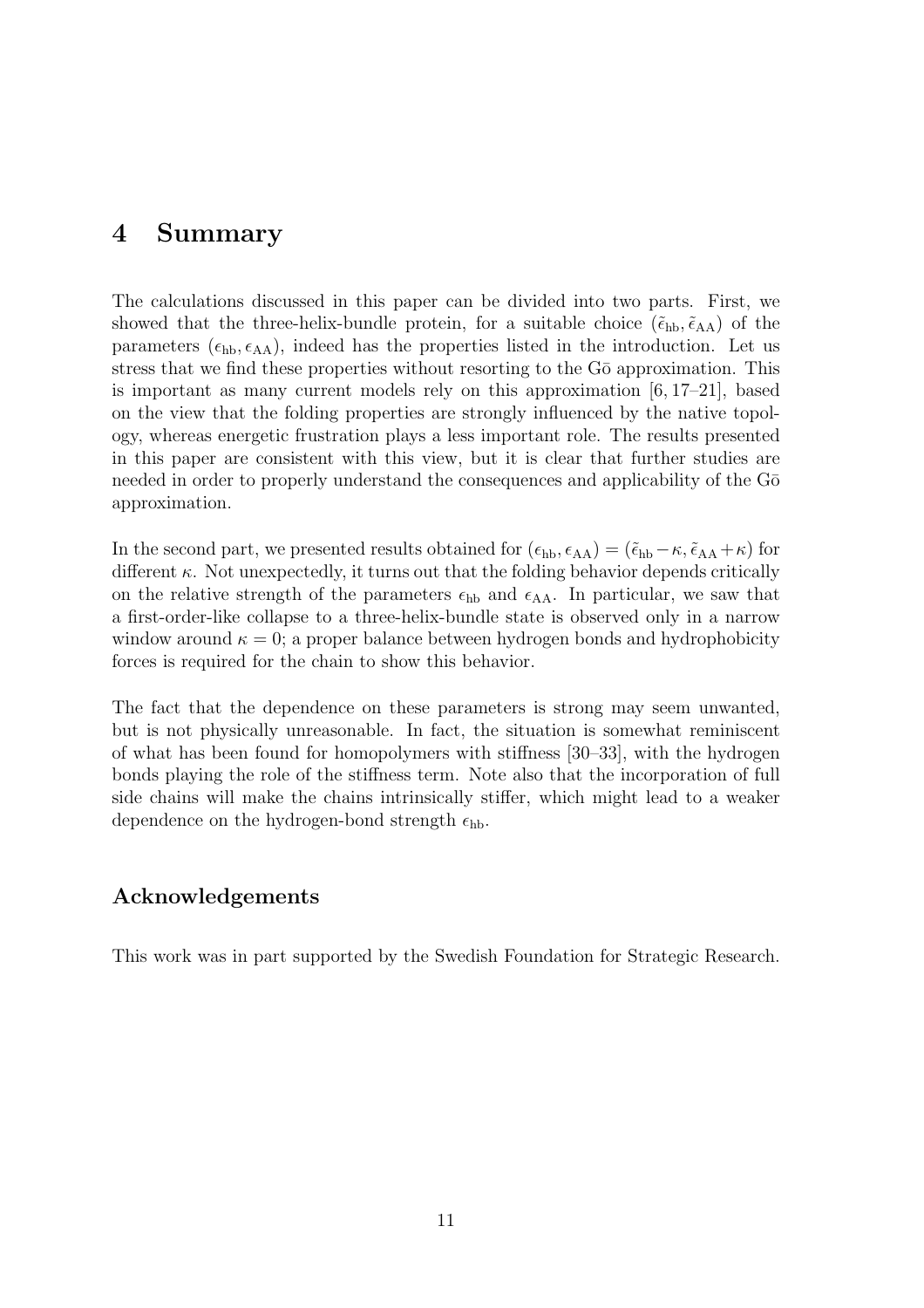## References

- [1] Gō, N. and Taketomi H.: Respective roles of short- and long-range interactions in protein folding, Proc. Natl. Acad. Sci. USA 75 (1978), 559–563.
- [2] Săli, A., Shakhnovich, E. and Karplus, M.: Kinetics of protein folding: A lattice model study of the requirements for folding to the native state, J. Mol. Biol. 235 (1994), 1614–1636.
- [3] Bryngelson, J.D., Onuchic, J.N., Socci, N.D. and Wolynes, P.G.: Funnels, pathways, and the energy landscape of protein folding: A synthesis, *Proteins: Struct.* Funct. Genet. 21 (1995), 167–195.
- [4] Dill, K.A. and Chan, H.S.: From Levinthal to pathways to funnels, Nature Struct. Biol. 4 (1997), 10–19.
- [5] Klimov, D.K. and Thirumalai, D.: Linking rates of folding in lattice models of proteins with underlying thermodynamic characteristics, J. Chem. Phys. 109 (1998), 4119–4125.
- [6] Nymeyer, H., García, A.E. and Onuchic, J.N.: Folding funnels and frustration in off-lattice minimalist protein landscapes, Proc. Natl. Acad. Sci. USA 95 (1998), 5921–5928.
- [7] Socci, N.D., Bialek, W.S. and Onuchic, J.N.: Properties and origins of protein secondary structure, Phys. Rev. E 49 (1994), 3440–3443.
- [8] Irbäck, A., Peterson, C., Potthast, F. and Sommelius, O.: Local interactions and protein folding: A three-dimensional off-lattice approach, J. Chem. Phys. 107 (1997), 273–282.
- [9] Vendruscolo, M., Najmanovich, R. and Domany, E.: Protein folding in contact map space, Phys. Rev. Lett. 82 (1999), 656–659.
- [10] Alm, E. and Baker, D.: Matching theory and experiment in protein folding, Curr. Opin. Struct. Biol. 9 (1999), 189–196.
- [11] Irbäck, A., Sjunnesson, F. and Wallin, S.: Three-helix-bundle protein in a Ramachandran model, Proc. Natl. Acad. Sci. USA 97 (2000), 13614–13618.
- [12] Ramachandran, G.N. and Sasisekharan, V.: Conformation of polypeptides and proteins, Adv. Protein Chem. 23 (1968), 283–437.
- [13] Regan, L. and DeGrado, W.F.: Characterization of a helical protein designed from first principles, Science 241 (1988), 976–978.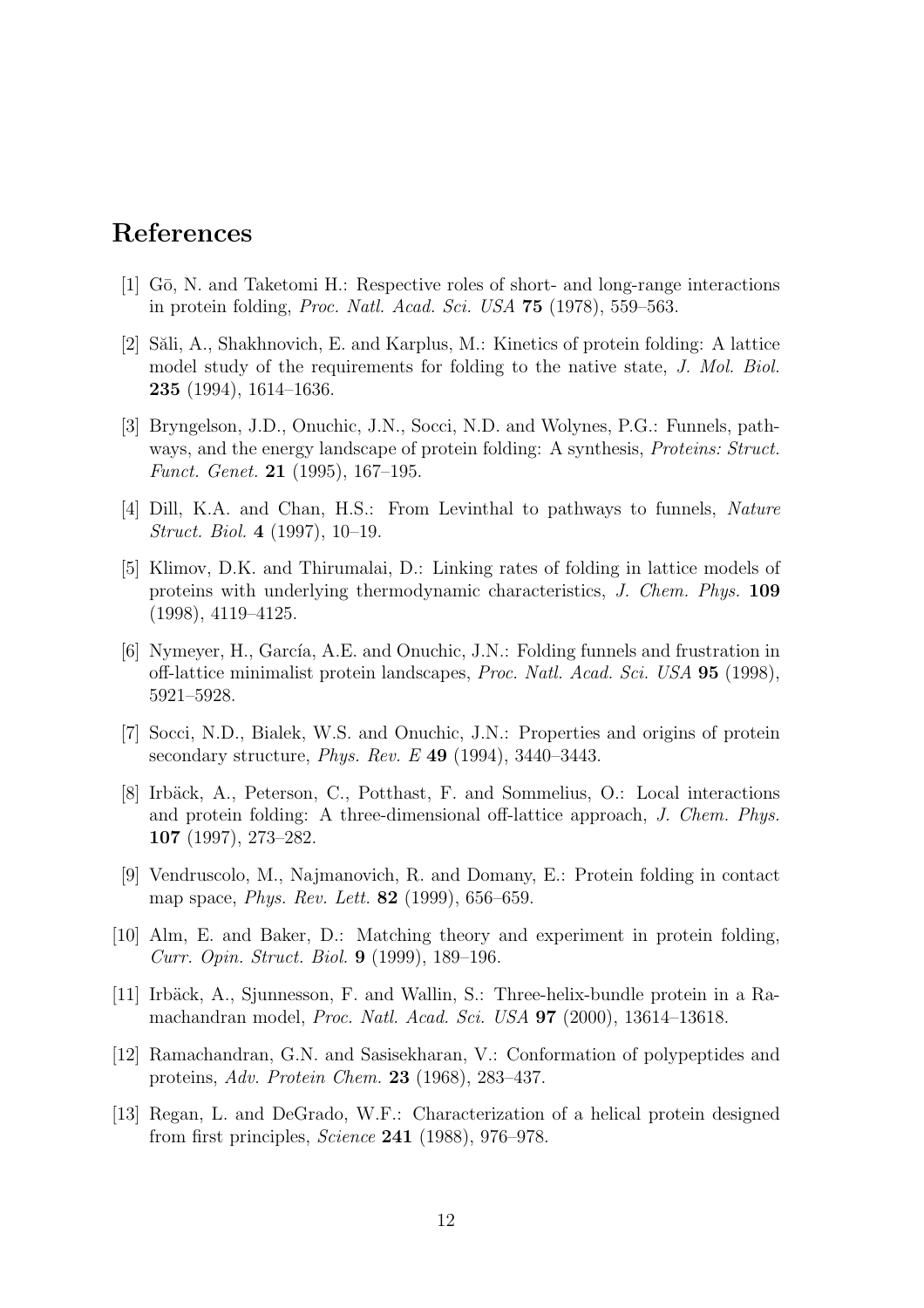- [14] Lyubartsev, A.P., Martsinovski, A.A., Shevkunov, S.V. and Vorontsov-Velyaminov, P.V.: New approach to Monte Carlo calculation of the free energy: Method of expanded ensembles, J. Chem. Phys. 96 (1992), 1776–1783.
- [15] Marinari, E. and Parisi, G.: Simulated tempering: A new Monte Carlo scheme, Europhys. Lett. **19** (1992), 451–458.
- [16] Irbäck, A. and Potthast, F.: Studies of an off-lattice model for protein folding: Sequence dependence and improved sampling at finite temperature, J. Chem. Phys. 103 (1995), 10298–10305.
- [17] Shea, J.-E., Nochomovitz, Y.D., Guo, Z. and Brooks, C.L., III: Exploring the space of protein folding Hamiltonians: The balance of forces in a minimalist  $\beta$ -barrel model, *J. Chem. Phys.* **109** (1998), 2895–2903.
- [18] Shea, J.-E., Onuchic, J.N. and Brooks, C.L., III: Exploring the origins of topological frustration: Design of a minimally frustrated model of fragment B of protein A, Proc. Natl. Acad. Sci. USA 96 (1999), 12512–12517.
- [19] Clementi, C., Jennings, P.A. and Onuchic, J.N.: How native-state topology affects the folding of dihydrofolate reductase and interleukin- $1/\beta$ , Proc. Natl. Acad. Sci. USA 97 (2000), 5871–5876.
- [20] Clementi, C., Nymeyer, H. and Onuchic, J.N.: Topological and energetic factors: What determines the structural details of the transition state ensemble and "enroute" intermediates for protein folding? An investigation for small globular proteins, J. Mol. Biol. 298 (2000), 937–953.
- [21] Shimada, J., Kussell, E.L. and Shakhnovich, E.I.: The folding thermodynamics and kinetics of crambin using an all-atom Monte Carlo simulation, J. Mol. Biol. 308 (2001), 79–95.
- [22] Rey, A. and Skolnick, J.: Computer modeling and folding of four-helix bundles, Proteins: Struct. Funct. Genet. 16 (1993), 8–28.
- [23] Guo, Z. and Thirumalai, D.: Kinetics and thermodynamics of folding of a de novo designed four-helix bundle protein, J. Mol. Biol. 263 (1996), 323-343.
- [24] Zhou, Z. and Karplus, M.: Folding thermodynamics of a model three-helixbundle protein, Proc. Natl. Acad. Sci. USA 94 (1997), 14429–14432.
- [25] Koretke, K.K., Luthey-Schulten, Z. and Wolynes, P.G.: Self-consistently optimized energy functions for protein structure prediction by molecular dynamics, Proc. Natl. Acad. Sci. USA 95 (1998), 2932–2937.